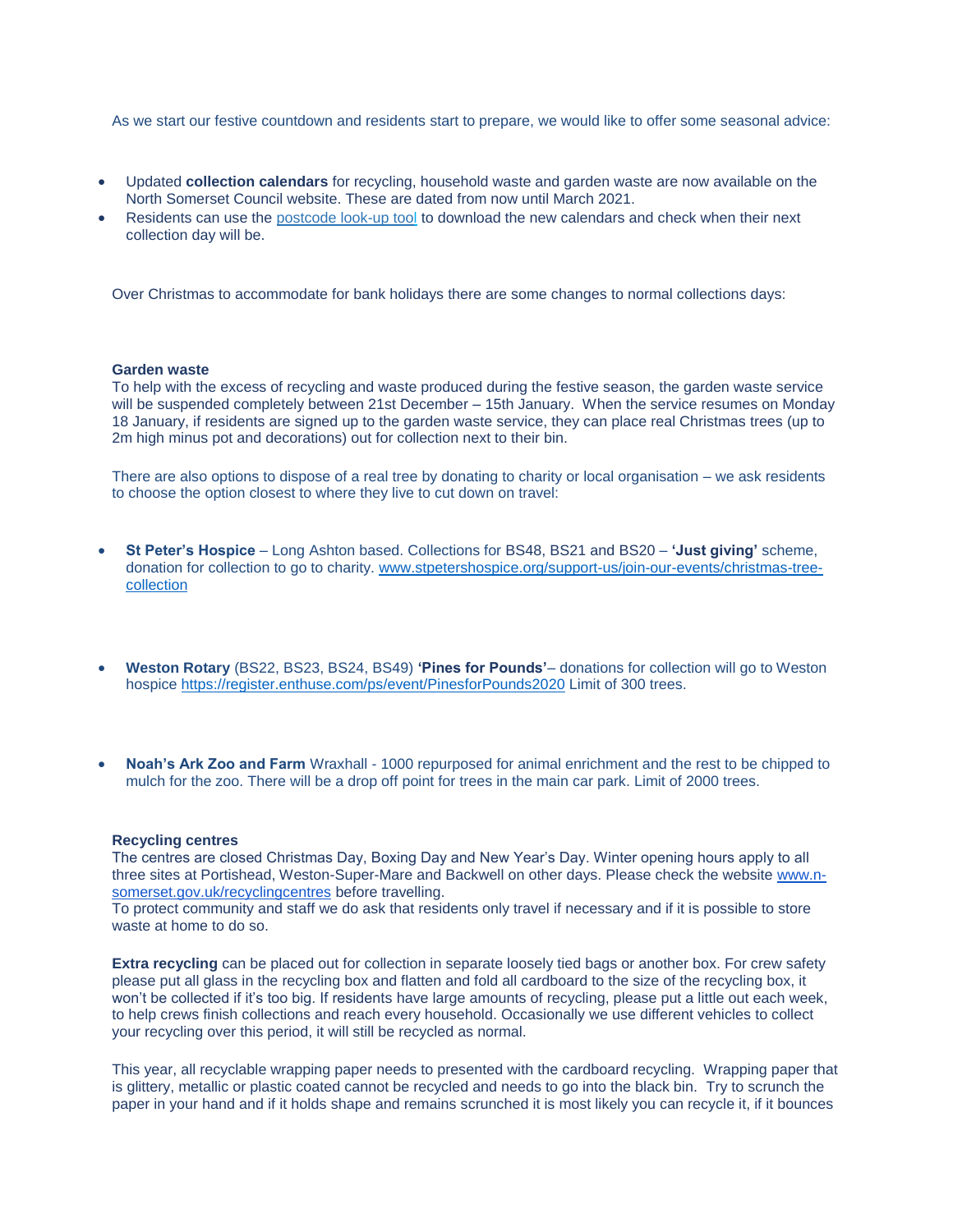back it cannot. Glittery Christmas cards are also non-recyclable and must go in the black bin, or repurpose as gift tags.

## **What to do with waste in severe weather:**

- **Waste –** Put your waste out on your collection and if it is not collected, leave it out the crews will return
- **Food caddy and recycling –** Put these out on your collection day, if they are not collected by 7pm, please take them back in and put them out again the following week on your normal collection day.
- **Garden waste –** Put it out on your usual day, if it is not taken please take it back in and put out again the following month on your collection day.

## **How to help:**

- Put bins and containers out by **7am** on your collection day.
- If collections are missed from the whole street there is no need to report it as it will already be logged.
- Remove all packaging from inside cardboard boxes, flatten and fold to the length of your recycling box.
- Extra general waste that does not fit in your black bin will not be collected and should be taken to a recycling centre, or stored until your next collection.
- Please help neighbours who may have difficulties.

**New Garden waste service** Please note that from April 2021 an annual charge for garden waste collections (£50 each bin) is being introduced. We will send out a letter in early 2021 with details on how to sign up to the new service and options for registered users of the current service. [www.northsomerset.gov.uk/gardenwaste](http://www.northsomerset.gov.uk/gardenwaste)

Thank you to all our residents for your support and co-operation this year. With your help North Somerset council achieved a 60% recycling rate and recognition as the top South West authority and the 9<sup>th</sup> nationally. We hope to continue this great work into 2021 and would like to acknowledge the collaborative effort of our residents, staff and crews.

Best wishes

Catrin Wade

Waste Minimisation Officer North Somerset Council

\_\_\_\_\_\_\_\_\_\_\_\_\_\_\_\_\_\_\_\_\_\_\_\_\_\_\_\_\_\_\_\_

E-Mail: [wasteman@n-somerset.gov.uk](mailto:wasteman@n-somerset.gov.uk) Post: Castlewood, Tickenham Road, Clevedon, BS21 6FW Web: [www.n-somerset.gov.uk](http://www.n-somerset.gov.uk/)